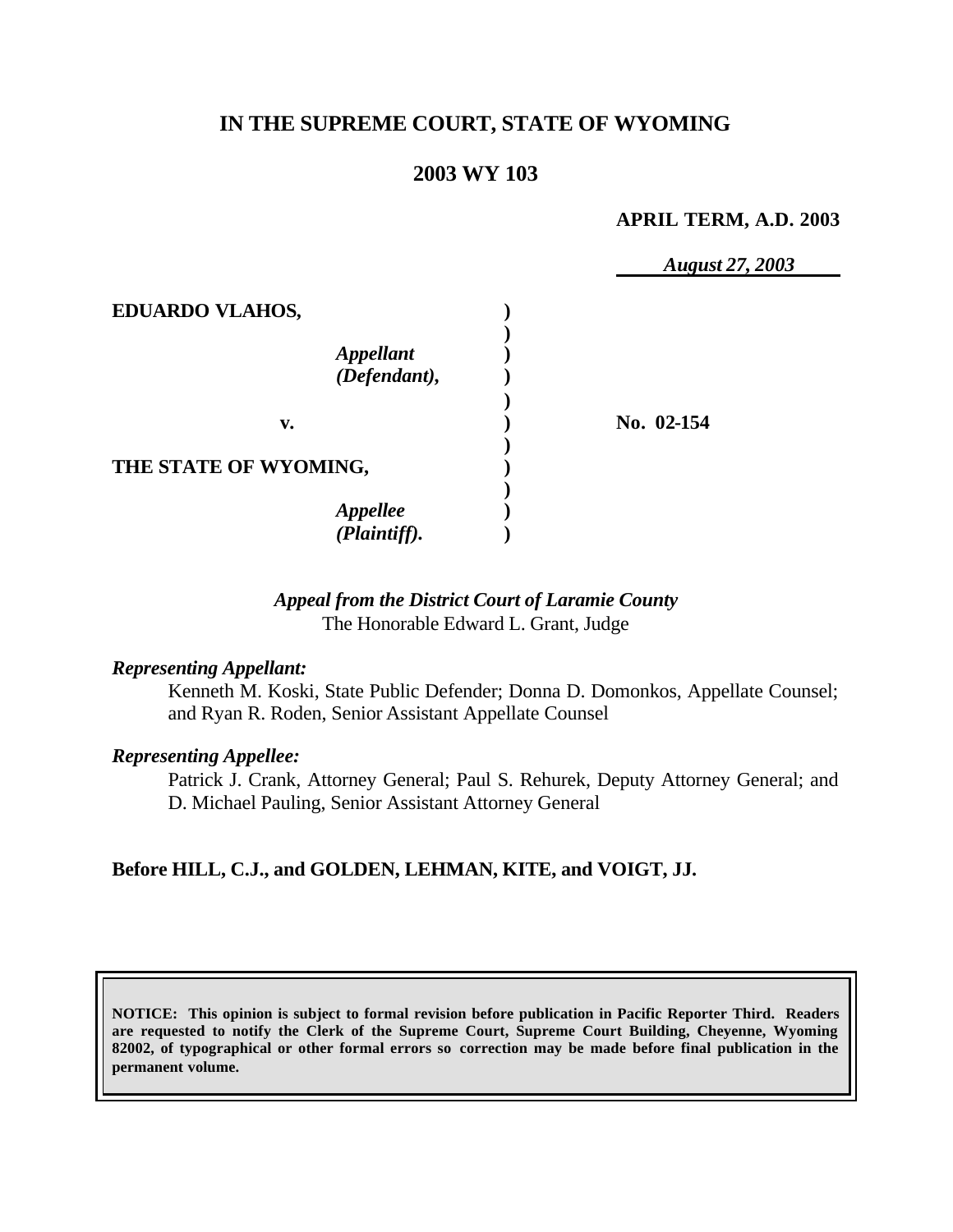KITE, Justice.

[¶1] Eduardo Vlahos appeals from his conviction for conspiracy to commit aggravated robbery under Wyo. Stat. Ann.  $\S\S 6$ -1-303(a) and 6-2-401(a) and (c)(ii) (LexisNexis 2003), claiming violation of his right to a speedy trial, insufficiency of the evidence, ineffective assistance of counsel, and improper jury instructions on the law of accomplice/coconspirator testimony. We find no error and affirm.

#### **ISSUES**

[¶2] Mr. Vlahos presents the following issues:

## ISSUE I

Whether Appellant was denied his right to a speedy trial when the trial court failed to bring him to trial within 120 days from his arraignment and fail[ed] to obtain the Wyoming Supreme Court's permission to extend his trial date beyond 180 days from arraignment before the 180 days elapsed?

#### ISSUE II

Was the evidence insufficient to convict Appellant of conspiracy to commit aggravated robbery, as sufficient independent evidence did not exist to corroborate accomplice/co-conspirator testimony?

## ISSUE III

Whether the trial court erred by failing to instruct the jury on the applicable law in Wyoming regarding accomplice/co-conspirator testimony, and by failing to give the jury a cautionary instruction regarding accomplice/coconspirator testimony?

## ISSUE IV

Did plain error occur<sup>[]</sup> when the trial court failed to instruct the jury on the law regarding accomplice/co-conspirator testimony and the requirement that independent evidence corroborate such testimony, and [failed] to either find as a matter of law that certain witnesses were accomplices/coconspirators or [submit] that question to the jury?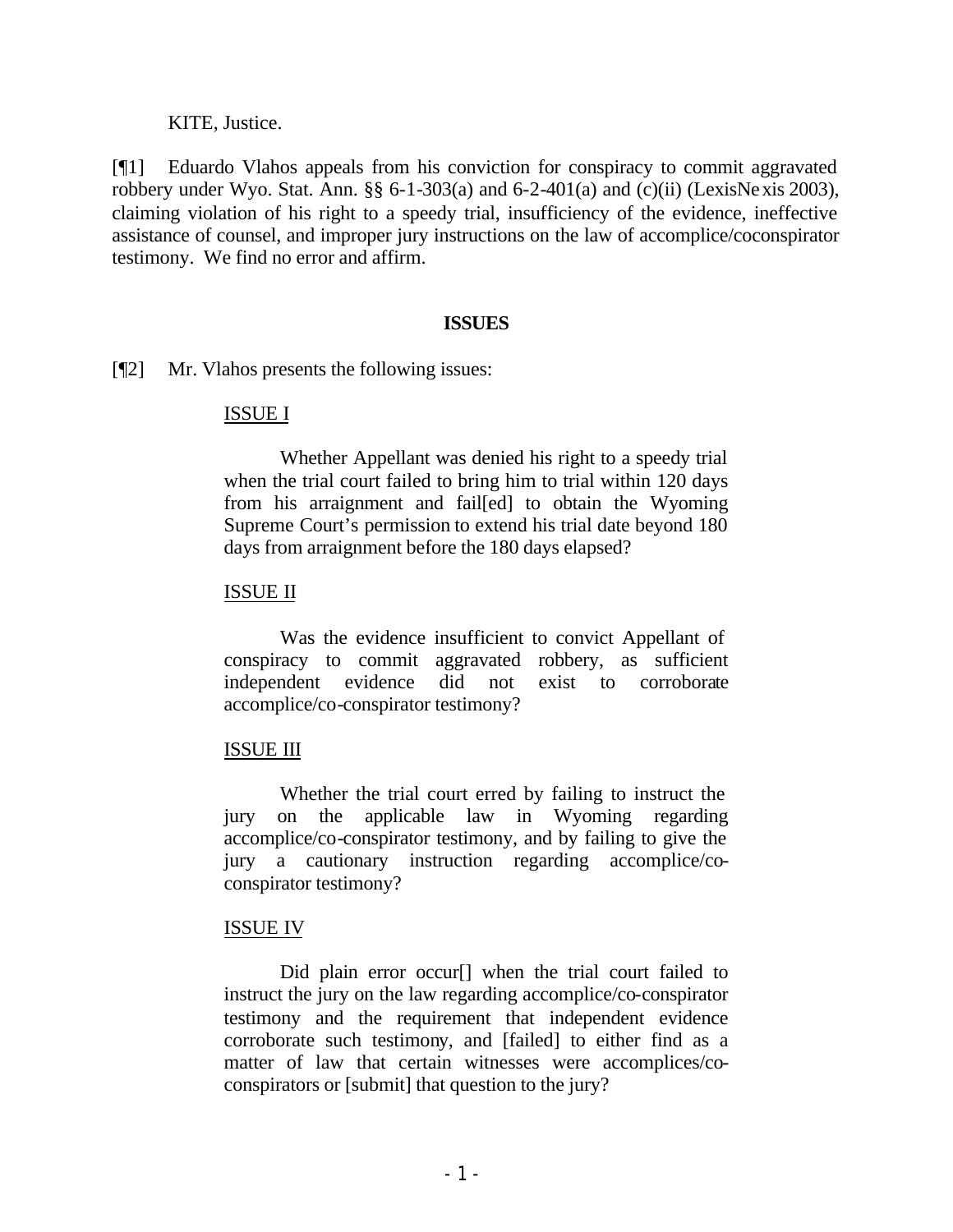#### ISSUE V

Did Appellant receive ineffective assistance of counsel when trial counsel failed to request the trial court to give the jury instructions regarding testimony of accomplices and coconspirators?

The State of Wyoming phrases the issues as:

I. Was Appellant denied his rights to a speedy trial?

II. Was the evidence sufficient to support Appellant's conviction of conspiracy to commit aggravated robbery?

III. Did error, plain or otherwise, occur due to any failure to instruct the jury regarding the testimony of accomplices or co-conspirators, or can defense counsel be deemed ineffective for failing to seek such instructions?

## **FACTS**

[¶3] On May 3, 2001, two men robbed Security First Bank in Cheyenne. Mr. Vlahos and his sixteen-year-old half-brother, Marco Buckley, were arrested in connection with the robbery and charged with aggravated robbery and conspiracy to commit aggravated robbery.

[¶4] The case went to trial on December 17, 2001. Among the state's witnesses were Mr. Buckley, Matthew Munoz, Justin Hoskins, Jessie Ray Walters, and Kimberly Ross, each of whom testified concerning his or her participation in or knowledge of plans by Mr. Vlahos and Mr. Buckley to rob a bank.

[¶5] Mr. Buckley testified that, beginning in April 2001, he had numerous conversations with Mr. Vlahos about robbing a bank in Colorado or Cheyenne. Together, he and Mr. Vlahos discussed the robbery with others, including Mr. Munoz, Mr. Hoskins, and Mr. Walters. He and Mr. Vlahos planned the details of the robbery, including that they would wear masks, hats, gloves, and colored contact lenses and use false names. They went together to purchase the masks, steal the gloves, and borrow the gun used in the robbery. They planned the respective roles they would play once they were inside the bank, ultimately deciding that Mr. Buckley would hold the gun while Mr. Vlahos got the money. Mr. Buckley described what occurred inside the bank, testimony that was corroborated by bank employees who were working that day. He identified himself and Mr. Vlahos in photographs taken by the bank security camera. He described what happened after they left the bank and what they did with the money they took from the bank.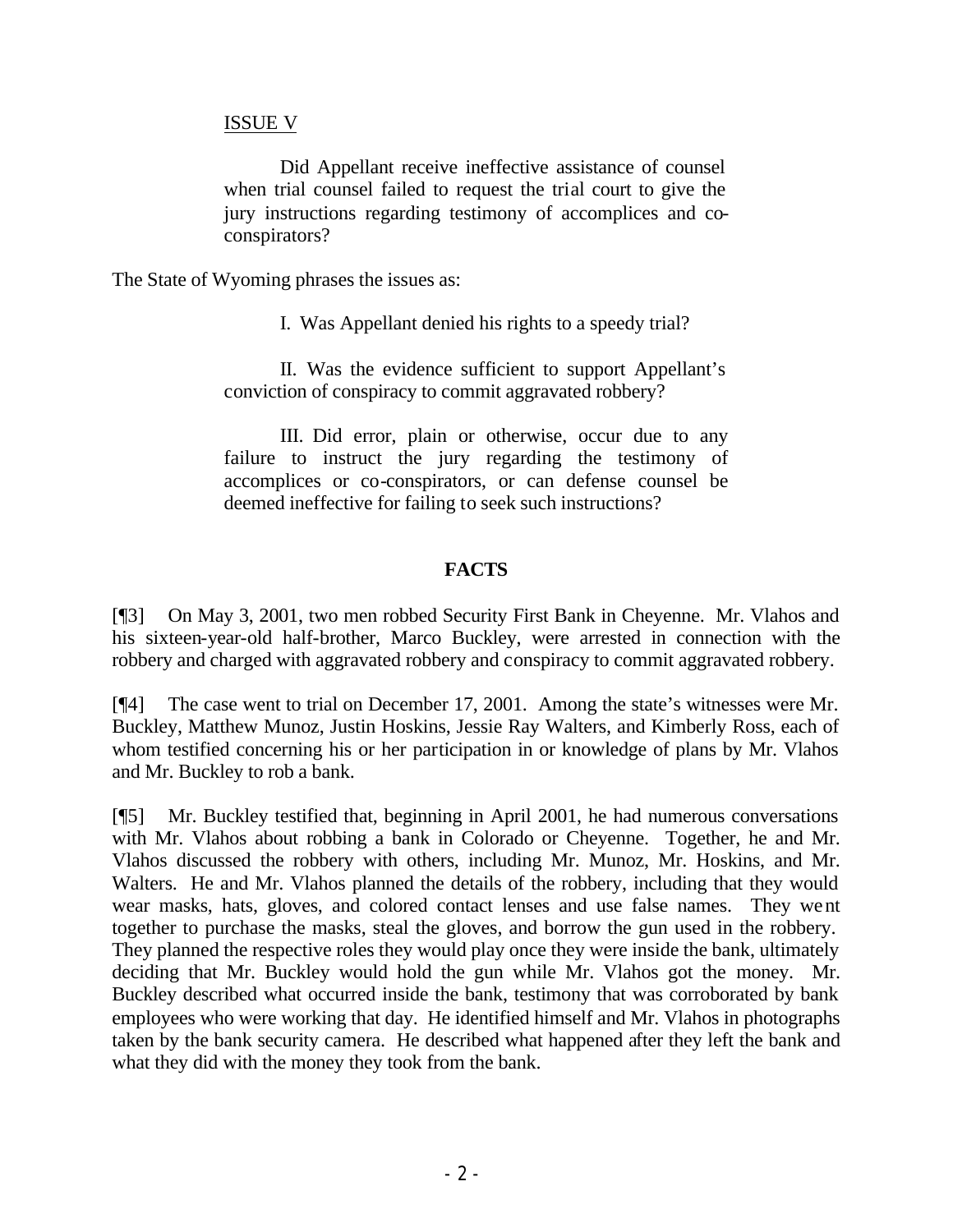[¶6] Mr. Hoskins testified that in early April 2001 he was involved in conversations with Mr. Vlahos, Mr. Buckley, and Mr. Munoz about robbing a bank in Fort Collins, Colorado. Mr. Hoskins was to be the driver, Mr. Munoz was to be the lookout, and Mr. Vlahos and Mr. Buckley were to rob the bank. Within a couple of weeks of that conversation, Mr. Hoskins was arrested on unrelated charges and placed in Frontier Correctional System, and he had no more involvement in discussions with Mr. Vlahos about robbing a bank.

[¶7] Mr. Walters also testified that he was involved in discussions with Mr. Vlahos and Mr. Buckley about robbing a bank. He corroborated the testimony about the plan to wear gloves, masks, and colored contact lenses. He testified that Mr. Vlahos seemed to be "the brains of this operation," the person who "thought it out," and seemed to have some experience with robberies. Mr. Walters said he dropped out of the discussions in late April 2001 after he realized Mr. Vlahos and Mr. Buckley were serious about robbing a bank.

[¶8] Mr. Munoz testified that he, Mr. Vlahos, Mr. Buckley, and Mr. Hoskins talked five or six times about robbing a bank in Colorado. He said Mr. Vlahos did most of the talking during these discussions. Mr. Munoz dropped out of the discussions after he had a falling out with Mr. Buckley about a month before the robbery occurred.

[¶9] Ms. Ross, who was Mr. Vlahos' girlfriend, testified that she overheard discussions between Mr. Vlahos and Mr. Buckley about robbing a bank. Mr. Hoskins, Mr. Walters, and Mr. Munoz were part of some of the discussions. She heard them discussing details of the plan, including wearing masks, gloves, and colored contact lenses, using walkie-talkies and a police scanner, and carrying a gun. She also testified that, on the day of the robbery, Mr. Vlahos and Mr. Buckley came to her house with a black duffel bag. She said they were nervous and agitated and removed an object from the bag. They banged the object on the floor to get it open, and inside was a large amount of money, some of which they distributed to her and others.

[¶10] On December 19, 2001, the jury found Mr. Vlahos not guilty of aggravated robbery but guilty of conspiracy to commit the same. The trial court sentenced him to serve a term of not less than twenty-two years nor more than twenty-five years in the Wyoming Department of Corrections.

## **DISCUSSION**

## **A. Speedy Trial**

[¶11] Mr. Vlahos claims he was denied his right to a speedy trial because the trial court did not bring him to trial within 120 days of his arraignment, did not obtain this Court's permission to continue his trial beyond 180 days from arraignment, and denied his request for dismissal as a result of W.R.Cr.P. 48(b) violations. The state contends there was no speedy trial violation because Mr. Vlahos in essence consented to, and in some cases requested, the delays and has not shown that prejudice resulted from the delays.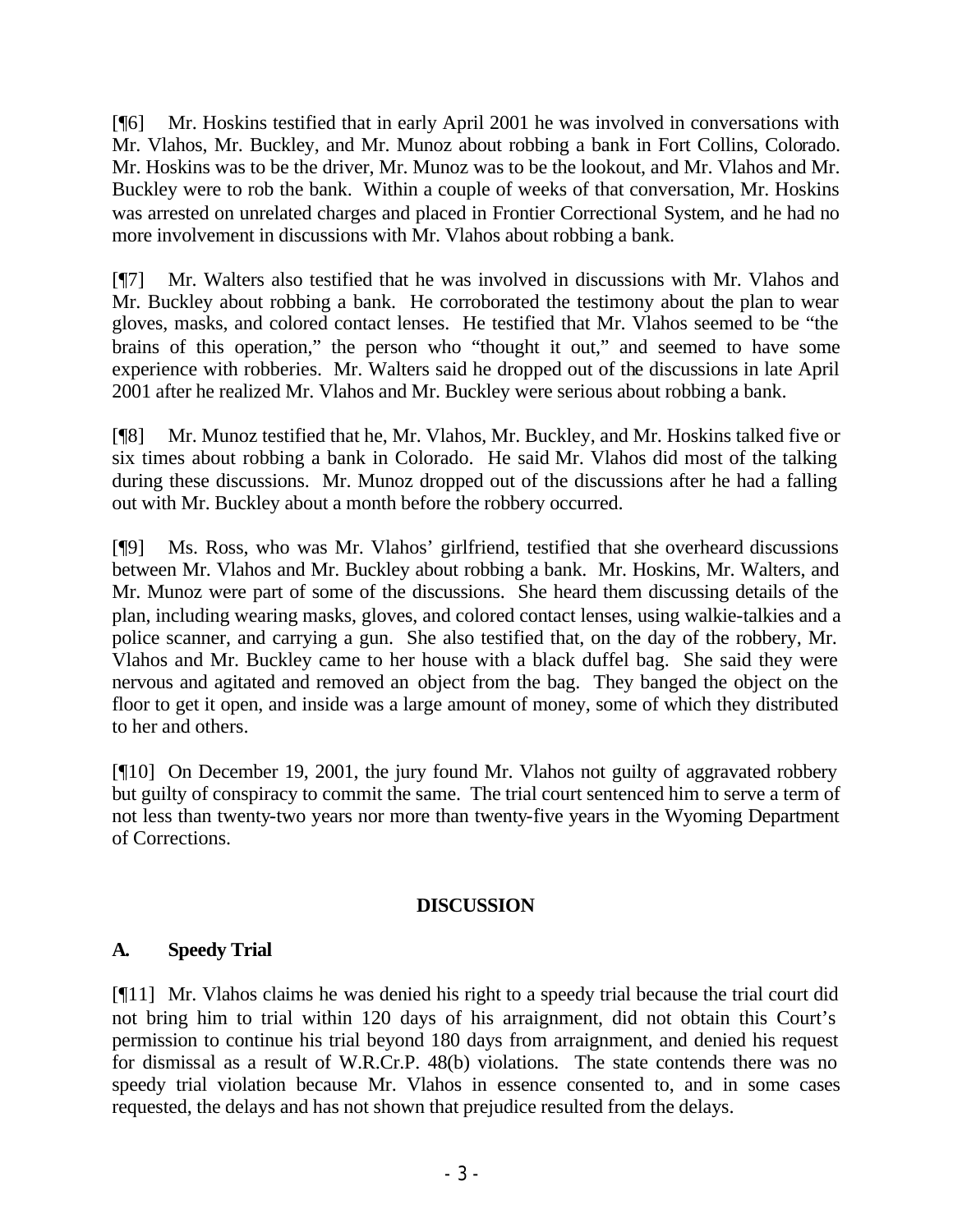[¶12] We review a speedy trial claim according to the mandates of W.R.Cr.P. 48(b) and, where necessary, the four-part constitutional test articulated in *Barker v. Wingo*, 407 U.S. 514, 530 (1972). *Hauck v. State*, 2001 WY 119, ¶12, 36 P.3d 597, ¶12 (Wyo. 2001). Mr. Vlahos was arraigned before the amendment to W.R.Cr.P. 48(b) became effective; therefore, we use the version of that rule which was in effect prior to September 1, 2001. Under W.R.Cr.P. 48(b)(2), criminal charges had to be brought to trial within 120 days after arraignment unless the trial was continued in accordance with W.R.Cr.P. 48(b)(4) and (5), which provided:

> (4) Continuances not to exceed *six months* from the date of arraignment may be granted by the trial court as follows:

> > (A) On motion of defendant supported by affidavit; or

> > (B) On motion of the attorney for the state or the court if:

> > > (i) The defendant expressly consents;

(ii) The state's evidence is unavailable and the prosecution has exercised due diligence; or

(iii) Required in the due administration of justice and the defendant will not be substantially prejudiced; and

(C) If a continuance is proposed by the state or the court, the defendant shall be notified. If the defendant objects, the defendant must show in writing how the delay may prejudice the defense.

(5) Any request to continue a trial to a date more than *six months* from the date of arraignment must be directed to the court to which appeals from the trial would be taken and may be granted by that court in accordance with paragraph (4).

(Emphasis added.)

[¶13] The amended version of this rule, which was effective September 1, 2001, requires criminal charges to be brought to trial within *180 days* following arraignment. The amended version also changes the "six month" time period in W.R.Cr.P. 48(b)(4) and (5) to "180 days." Mr. Vlahos concedes the old version of the rule applies.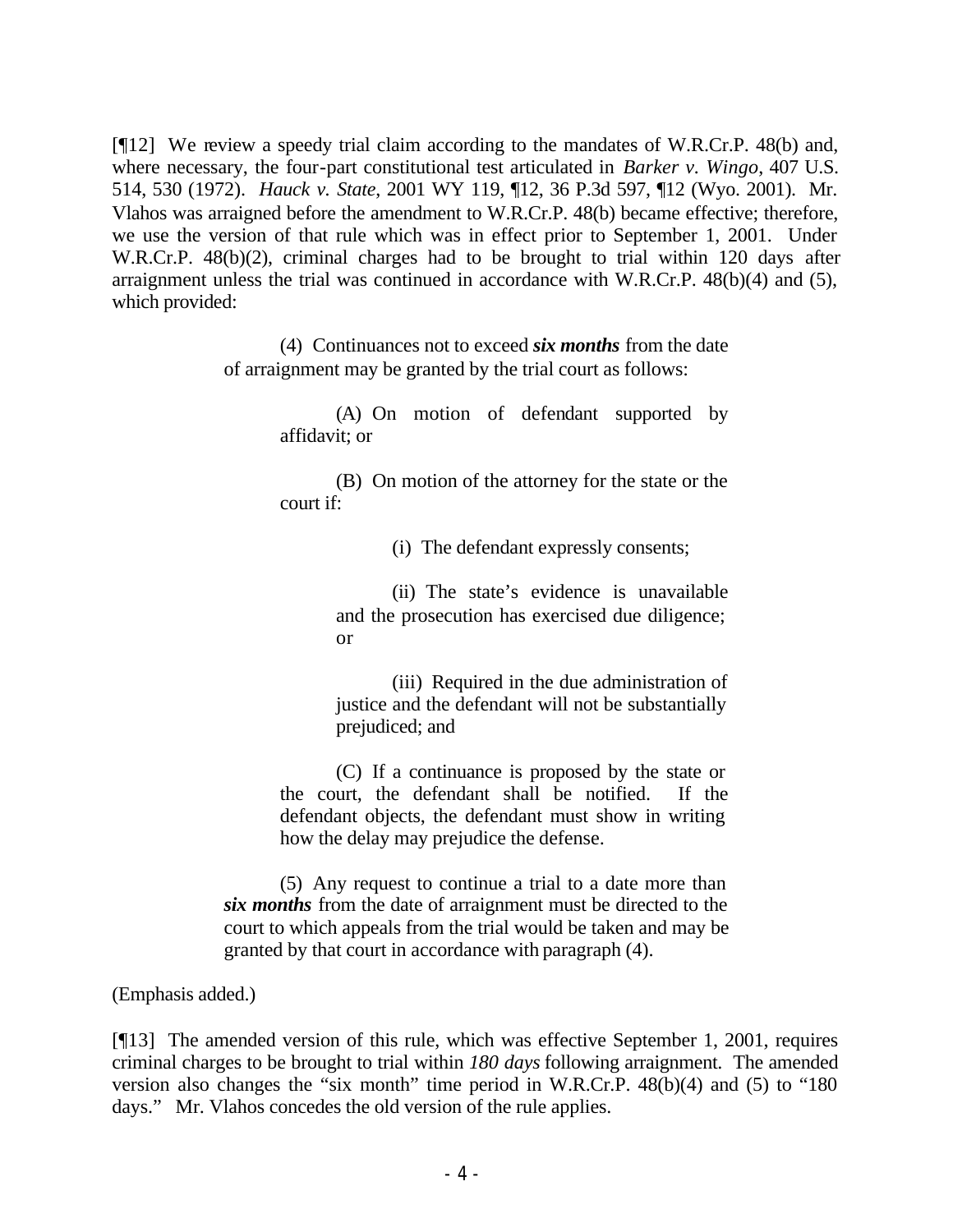[¶14] The record reflects the following events concerning the speedy trial issue. Mr. Vlahos was arraigned on June 8, 2001, and the trial began on December 17, 2001–192 days later. By order dated June 12, 2001, the trial court set the trial to begin on September 17, 2001–101 days after the arraignment and within the 120 days mandated by the rule. The June 12, 2001, setting order advised the parties as follows:

> This case is hereby, and one or more others have been or may be set for jury trial on the  $17<sup>th</sup>$  day of September, 2001, at 9:00 a.m. If on that date, this case and one or more others remain for trial (have not been disposed of by plea or agreement for plea) one will go to trial and the others will be continued, pursuant to Rule 48(b), W.R.Cr.P.

> Between the date of this Order and the trial date, the attorneys for the State and the Defendant shall confer with one another and Louise Anderson of the Court to determine which of the remaining cases will be tried on the trial date above and which will be continued.

> *If any subsequent trial date to which the captioned case is continued is more than 120 days after the date of arraignment, and if the attorney for the defendant objects on the basis of Rule 48, the attorney shall forthwith file and serve on other counsel and the Judge, a statement of how, if at all, the delay may prejudice the defense.* If prejudice is shown, counsel and the Court will confer concerning an alternative setting.

> This order is pursuant to the mutual obligation of all counsel and the Court to insure speedy trial.

(Emphasis added.)

[¶15] On August 7, 2001, Mr. Vlahos filed a demand for a speedy trial. Thereafter, the September 17 trial date came and went without a trial or an objection by the defense. The 120 days provided for in W.R.Cr.P. 48(b)(2) also came and went with no action by the court and no objection by the defense. On October 30, 2001, three weeks after the 120 days expired, the trial court issued a stacked setting order resetting the trial for November 13, 2001, the same date on which fourteen other cases were scheduled for trial. Mr. Vlahos' case was stacked eighth, meaning his trial would occur on November 13, 2001, only if seven other cases scheduled for trial on that day were resolved. The setting order again advised the parties that the trial date was contingent on resolution of other cases, Mr. Vlahos' trial would be continued again if the other cases were not resolved, and speedy trial concerns must be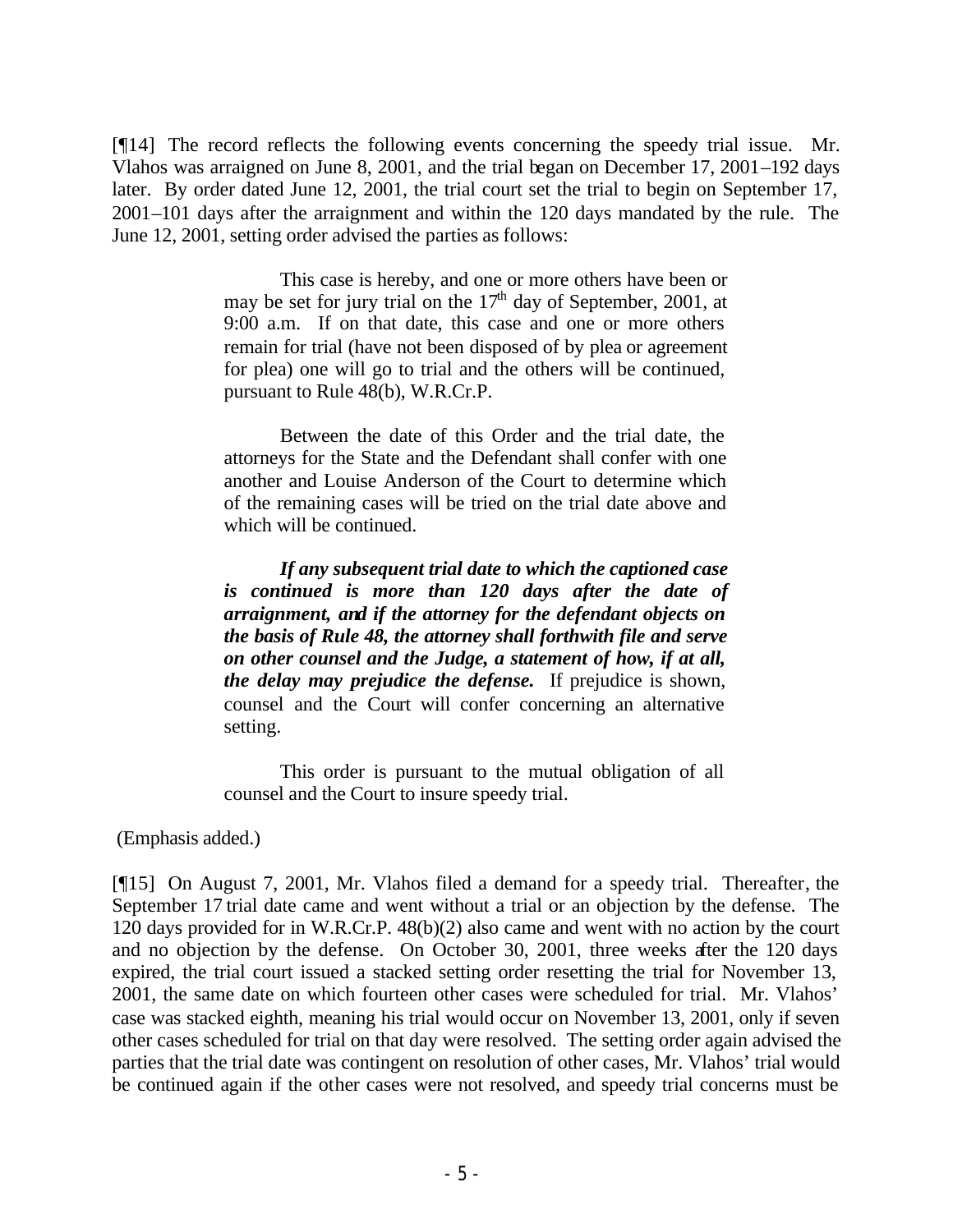brought to the court's attention. No objection or statement of prejudice was filed on behalf of Mr. Vlahos.

[¶16] Like the first trial date, the November 13, 2001, trial date came and went without a trial or an objection. On November 30, 2001, the court issued a third order setting the case for trial. By that order, Mr. Vlahos' case was stacked behind two other cases for trial on December 10, 2001–185 days from the arraignment date. The order contained the same language quoted above concerning the scheduling of more than one case for trial on the same day; counsels' obligation to confer with each other and the court; and defense counsel's obligation, if the trial setting was more than 120 days beyond arraignment, to object and file a statement of how prejudice might result from the delay.

[¶17] Six days later, on December 6, 2001, Mr. Vlahos filed a motion to dismiss for lack of a speedy trial claiming the trial court violated W.R.Cr.P. 48(b) when it continued the trial for more than 180 days after arraignment without filing a request with the Wyoming Supreme Court in accordance with W.R.Cr.P. 48(b)(5). The state responded, arguing the motion should be denied because Mr. Vlahos caused the delay and did not show prejudice. Specifically, the state argued the initial delay was due to Mr. Vlahos' change of counsel and later delays were due to the new counsel's representation that she needed additional time in which to prepare and agreement to file a waiver of Mr. Vlahos' right to a speedy trial. The state further asserted Mr. Vlahos' motion to dismiss was a surprise and contrary to his defense counsel's statement that she would request a continuance of the trial. The trial court's administrative assistant filed her affidavit, stating that, in setting cases for trial, she conferred with trial counsel, she was informed the defense wanted a trial date beyond 180 days from arraignment and intended to waive speedy trial rights, and she relied on representations to that effect in setting the trial date beyond the time authorized by W.R.Cr.P. 48(b).

[¶18] On December 7, 2001, the state filed a motion with this Court pursuant to W.R.Cr.P. 48(b)(5) requesting an order allowing the trial court to continue the trial beyond six months after the arraignment. On the same day, the trial court entered an order setting the case for trial on December 17, 2001. A hearing was held on Mr. Vlahos' motion to dismiss on December 12, 2001, at which time the trial court denied the motion. Also on December 12, this Court entered an order granting the state's request to allow the trial court to continue the trial beyond six months from the arraignment. The trial began December 17, 2001–192 days after the arraignment.

[¶19] As these facts demonstrate, the trial court twice continued the trial, once from September 17 and then again from November 13, because other cases scheduled ahead of Mr. Vlahos' case were set for the same days as his trial was scheduled. These continuances were "[r]equired in the due administration of justice" under W.R.Cr.P. 48(b)(4)(B)(iii) because of the trial court's crowded docket. *Germany v. State*, 999 P.2d 63, 66 (Wyo. 2000). A trial court's decision to grant a continuance under these circumstances is appropriate. *Id*. Despite the notice resetting the trial, alerting Mr. Vlahos that his case was set behind a number of others, and requiring him to file a statement of prejudice if he objected to delaying the trial,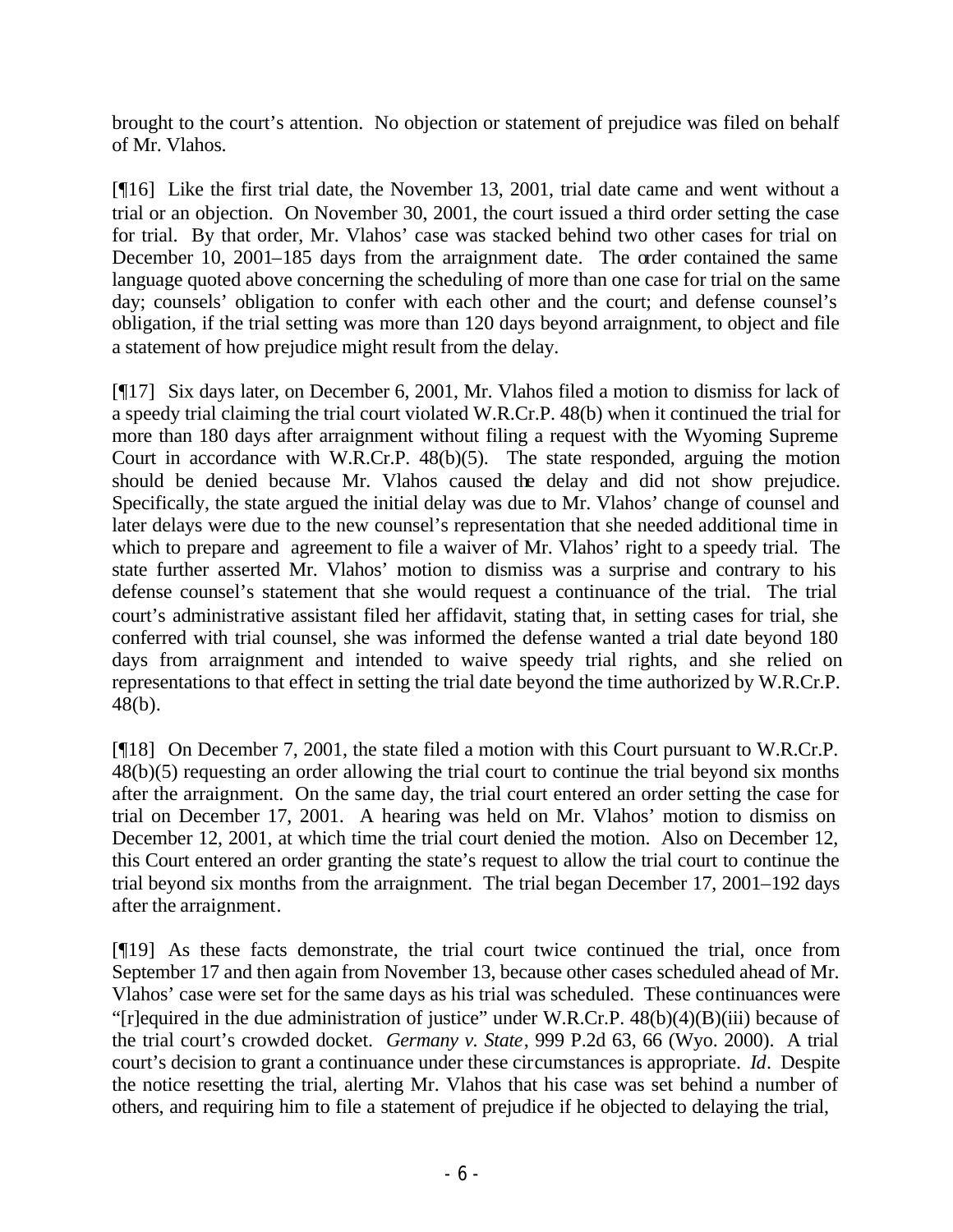Mr. Vlahos filed no objection or statement of prejudice when his case was not tried within 120 days and was rescheduled for trial on November 13. We hold the trial court did not err in continuing the trial to November 13 since Mr. Vlahos had the opportunity to object and demonstrate prejudice under W.R.Cr.P. 48(b)(4)(C) and failed to do so.

[¶20] We turn to the question of whether a speedy trial violation occurred when the court continued the trial a second time to December 10, 2001. Mr. Vlahos asserts "six months" as used in the version of W.R.Cr.P. 48(b) in effect at the time meant "180 days"; December 10, 2001, was more than 180 days from June 8, 2001; and, therefore, the trial court violated W.R.Cr.P. 48(b) when it continued the trial to December 10. We disagree. The word "month," unless otherwise defined, means "calendar month," or the time from any day of any of the months in the calendar to the corresponding day, if any, of the next month or, if not any, to the last day of the next month. Black's Law Dictionary 1007 ( $6<sup>th</sup>$  ed. 1990). Under this definition, six months from the June 8, 2001, arraignment fell on December 8, 2001–a Saturday. Pursuant to W.R.Cr.P. 45(a), when the last day in computing a period of time falls on a Saturday, a Sunday, or a legal holiday, the period runs until the next day which is not a Saturday, a Sunday, or a legal holiday. In this case, that day was Monday, December 10, 2001.

[¶21] Having concluded that December 10, 2001, was within six months from the date of arraignment, we consider whether the other requirements of W.R.Cr.P. 48(b) were met. As was the case with the continuance from September 17 to November 13, the record indicates the continuance from November 13 to December 10 was required in the due administration of justice–the November 13 setting was a stacked setting, and one of the other stacked cases was tried on that date necessitating a second continuance of Mr. Vlahos' case. The trial court's decision to grant a continuance under these circumstances was appropriate. *Germany*, 999 P.2d at 66. Our inquiry does not end there, however, because, unlike the November 13 setting to which no objection was made, Mr. Vlahos filed a motion to dismiss for lack of a speedy trial in response to the December 10 setting.

[¶22] W.R.Cr.P. 48(b)(4)(C) provided: "[I]f the defendant objects [to a continuance proposed by the court], the defendant must show in writing how the delay may prejudice the defense." Mr. Vlahos' motion included no assertion of prejudice which might result from the delay. It does not, therefore, comply with W.R.Cr.P.  $48(b)(4)(C)$ . We have said compliance with the terms of W.R.Cr.P. 48(b) is mandatory. *Taylor v. State*, 2001 WY 13, ¶8, 17 P.3d 715, ¶8 (Wyo. 2001). Absent a statement concerning how he might have been prejudiced by the delay, we hold the trial court acted appropriately in denying the motion to dismiss.

[¶23] Mr. Vlahos next contends his speedy trial right was violated when the trial was continued yet again to December 17, 2001, without a timely request to continue the trial being directed to this Court as provided in W.R.Cr.P. 48(b)(5), which addressed continuances beyond six months from arraignment. Mr. Vlahos argues in essence that both the state's request and this Court's order granting that request were untimely.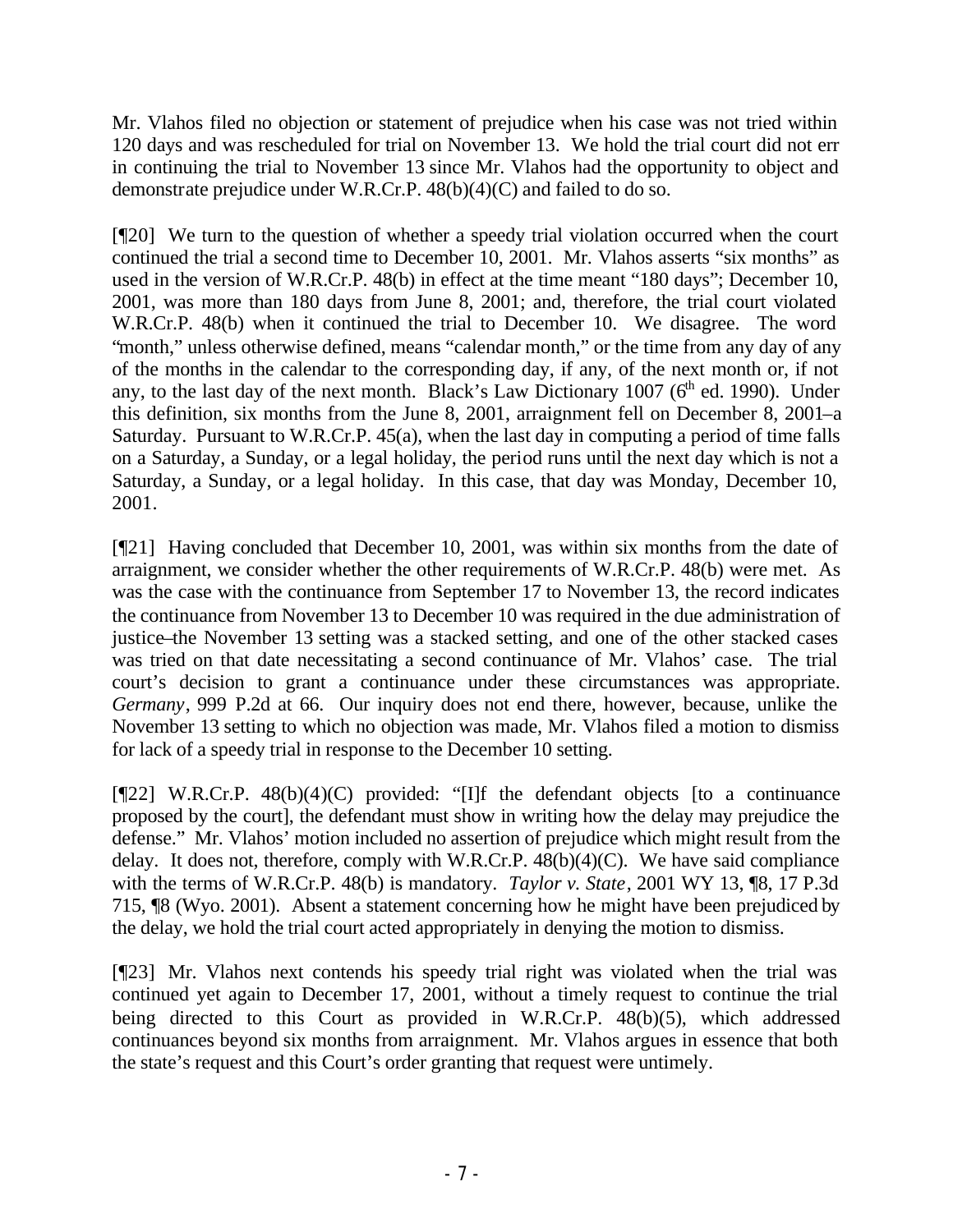[¶24] There is no question the December 17 trial date was more than six months from the date of arraignment. Pursuant to the rule, therefore, a request for continuance was to be directed to and considered by this Court in accordance with W.R.Cr.P. 48(b)(5). As set forth above in the recitation of facts relating to the speedy trial claim, the state submitted a motion to this Court on December 7, 2001–the day before the six-month period ended. Although this Court did not enter its order granting the motion until December 12, 2001, W.R.Cr.P. 48 (b)(5) contains no requirement that the order be entered within the six-month period. The rule speaks to the "*request* to continue a trial to a date more than six months from the date of arraignment." W.R.Cr.P. 48(b)(5) (emphasis added). At most, the conclusion that might be reached from this language is that requests to continue trials more than six months from date of arraignment must be filed within the six-month period. That was done, and so we hold there was no speedy trial violation, particularly under the facts of this case where the evidence indicated defense counsel represented to the trial court and the state that Mr. Vlahos wanted the trial continued beyond the six-month period, representations the court relied on in continuing the trial. Mr. Vlahos' citation to our abbreviated opinion in *Hallock v. State*, No. 00-326 (Nov. 1, 2001) (per curiam*)*, does not change this result. *Hallock* is distinguishable from this case in that no request to continue the trial beyond the six months was ever made to this Court and the state conceded that fact.

# **B. Sufficiency of the Evidence**

[¶25] Mr. Vlahos' sufficiency of the evidence claim is twofold. First, he claims the state relied exclusively on testimony from accomplices or coconspirators and such testimony was not sufficient by itself to support a conviction for conspiracy under Wyoming law. Second, he contends, even if all the witnesses were not accomplices or coconspirators, the only witness whose testimony connected him with acts in furtherance of the conspiracy–Mr. Buckley–was unquestionably an accomplice or coconspirator. Without corroboration of Mr. Buckley's testimony by other witnesses, Mr. Vlahos argues, there was insufficient evidence to support the conviction. The state contends Mr. Vlahos' underlying premise is incorrect. It asserts a conviction may be upheld under Wyoming law upon the uncorroborated testimony of accomplices. According to the state, no testimony corroborating the testimony of Mr. Buckley or the other witnesses was necessary.

[¶26] In presenting his arguments, Mr. Vlahos blurs the terms accomplice and coconspirator but argues law applicable to coconspirators. The state for its part ignores the law relating to coconspirators, focusing instead on the law applicable to accomplices. Because these are two distinct concepts involving two distinct rules of law, we provide the following discussion for purposes of clarification.

[¶27] An accomplice, or accessory before the fact, is a person who knowingly aids or abets in the commission of a felony or who counsels, encourages, hires, commands, or procures a felony to be committed. Wyo. Stat. Ann. § 6-1-201(a) (LexisNexis 2003); *Wheeler v. State*, 691 P.2d 599, 601 (Wyo. 1984). To fall within this definition of accomplice, a person must actively participate in or encourage the crime and have the intent to accomplish the same criminal end as the principal. *Wheeler*, 691 P.2d at 601. For a defendant to be convicted as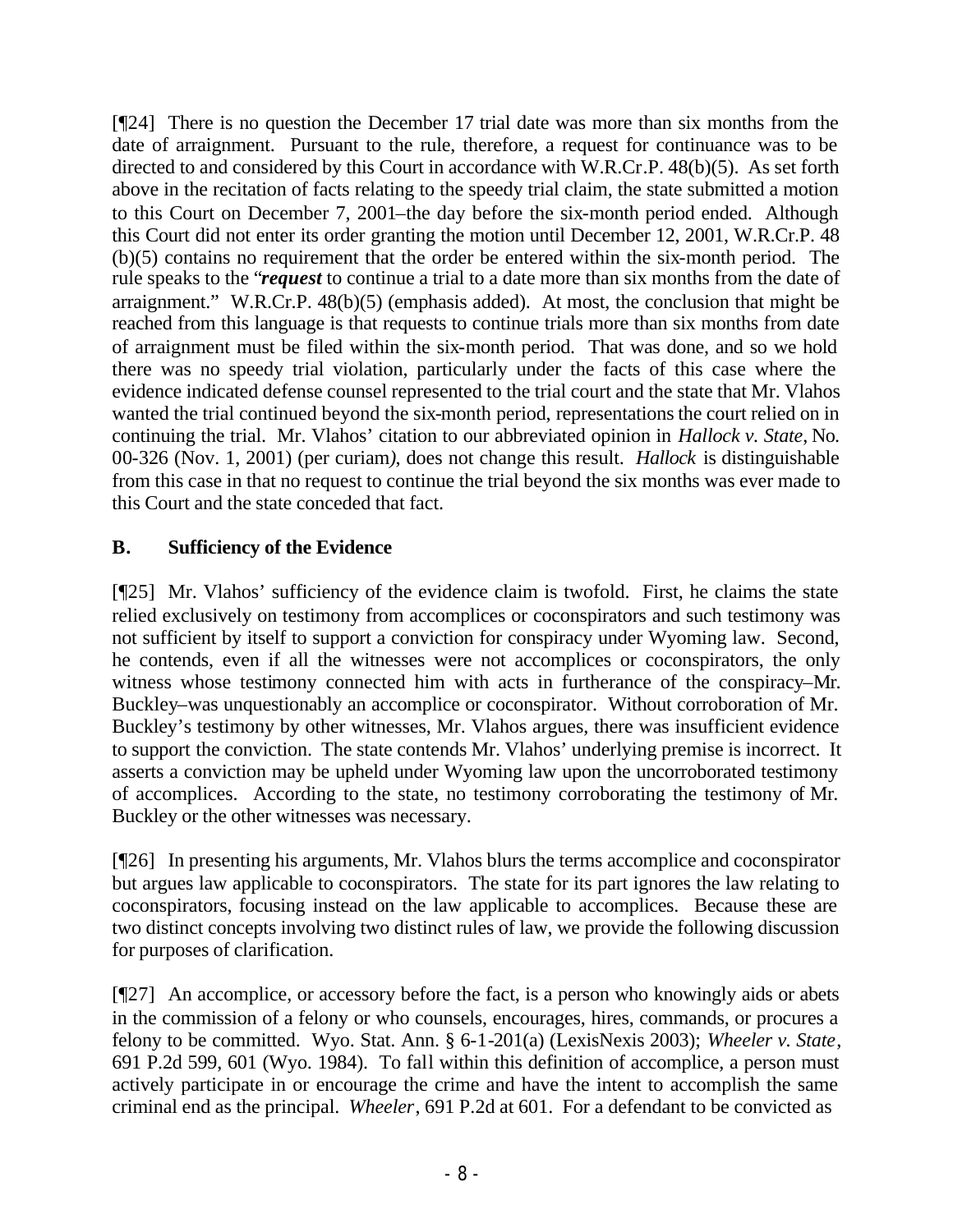an accomplice, it must be proven that someone committed the substantive criminal offense and the defendant associated himself with and participated in the accomplishment and success of the criminal venture. *Virgilio v. State*, 834 P.2d 1125, 1127 (Wyo. 1992).

[¶28] Wyoming law is that a conviction may be had upon the unsupported testimony of an alleged accomplice. *Vigil v. State*, 926 P.2d 351, 360 (Wyo. 1996). Thus, in Wyoming as well as in other states that follow the common law, no corroboration of accomplice testimony is required, and a conviction can be sustained on such testimony alone if it is convincing and credible. *Ostrowski v. State*, 665 P.2d 471, 487 (Wyo. 1983); *Filbert v. State*, 436 P.2d 959, 960 (Wyo. 1968). Application of this principle to the present facts leads to the conclusion that no corroborating evidence was required if the witnesses Mr. Vlahos refers to could be properly characterized as accomplices.

[¶29] Turning to the question of coconspirators, conspiracy is defined in Wyoming as follows:

> (a) A person is guilty of conspiracy to commit a crime if he agrees with one (1) or more persons that they or one (1) or more of them will commit a crime and one (1) or more of them does an overt act to effect the objective of the agreement.

> (b) A person is not liable under this section if after conspiring he withdraws from the conspiracy and thwarts its success under circumstances manifesting voluntary and complete renunciation of his criminal intention.

Wyo. Stat. Ann. § 6-1-303(a), (b) (LexisNexis 2003). In numerous cases decided in this jurisdiction and elsewhere, the rule has evolved that a coconspirator's out-of-court statement is not sufficient to support a conspiracy conviction; corroborating evidence is required. *Jasch v. State*, 563 P.2d 1327, 1334 (Wyo. 1977). This rule developed because, although such statements are not considered hearsay under W.R.E. 801(d)(2)(E), their use at trial raises concerns about reliability since the declarant is not subject to cross-examination or juror scrutiny. Under the rule, the trial court, prior to admitting the coconspirator statement, must determine independent evidence exists showing (1) a conspiracy existed, (2) the declarant and the defendant were involved in the conspiracy, and (3) the statement was made during the course of and in furtherance of the conspiracy. *Jandro v. State*, 781 P.2d 512, 521 (Wyo. 1989). Mr. Vlahos argues this rule extends not only to a coconspirator's *out-of-court* statement but to a coconspirator's *in-court* testimony, such as Mr. Buckley's testimony at his trial. In support of this assertion, he cites *Grable v. State*, 649 P.2d 663 (Wyo. 1982), a case involving use at the defendant's retrial of coconspirator testimony given at his first trial.

[¶30] In considering whether sufficient evidence supported the conspiracy conviction in *Grable,* this Court cited the rule that evidence independent of the coconspirator's statement must be presented. We then examined the evidence other than the coconspirator's prior testimony and upheld the conviction on the basis of that evidence. *Grable*, 649 P.2d at 677.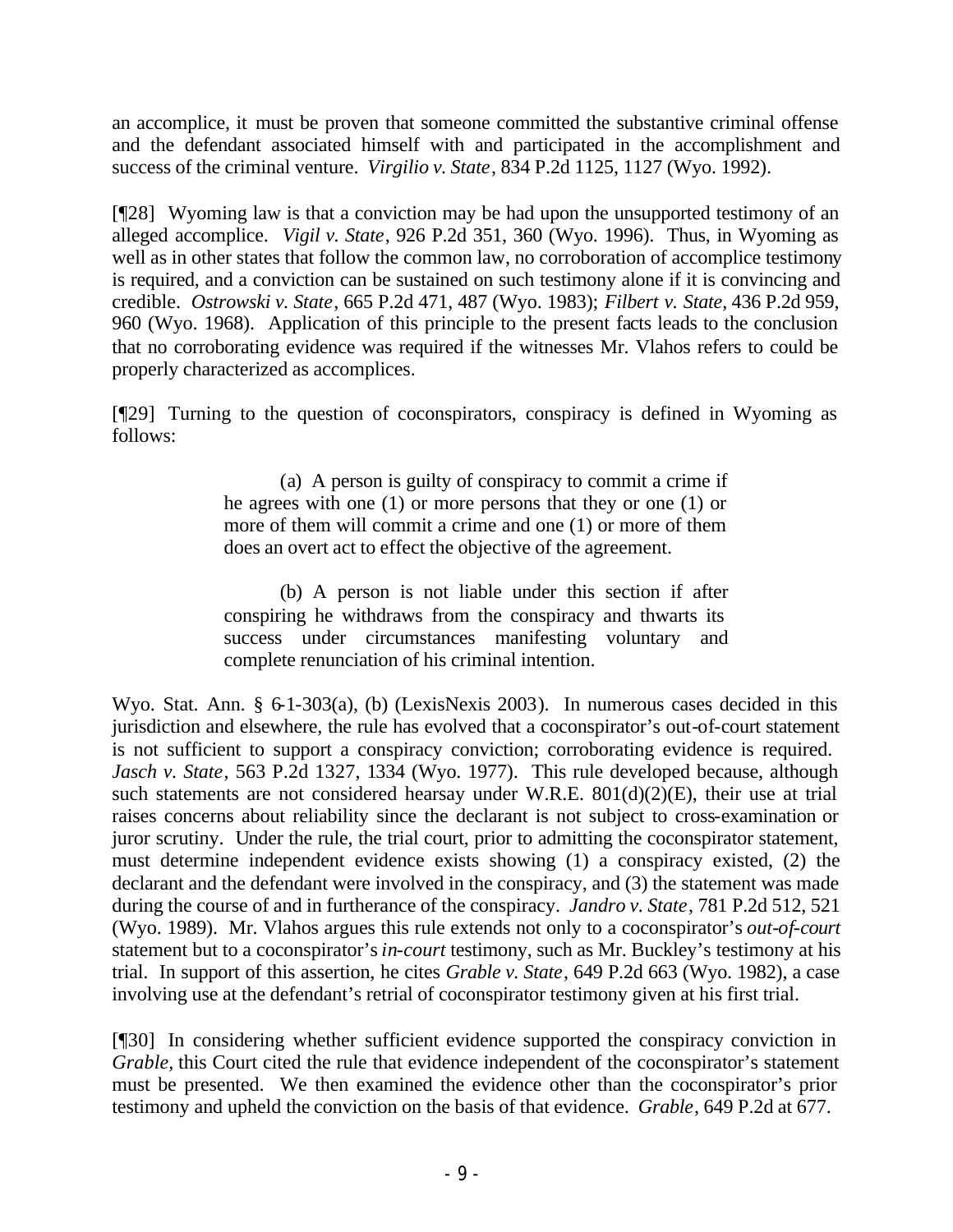While this Court did not expressly hold that evidence independent of a coconspirator's *incourt testimony* must be presented, the approach taken might be read to suggest that is so. Courts that have expressly addressed the question, however, have reached a contrary result.

[ $[$ [31] In *United States v. Smith*, 692 F.2d 693, 697 ( $10<sup>th</sup>$  Cir. 1982), the defendant challenged the trial court's admission of a coconspirator's in-court testimony contending that such testimony was proper only after independent evidence showed a conspiracy existed. The court of appeals stated:

> The flaw in Smith's argument is simply that Rule  $801(d)(2)(E)$ and the cases construing it are irrelevant to the *direct* testimony of a coconspirator. By definition, hearsay is "a statement, *other than one made by the declarant while testifying at the trial or hearing*, offered in evidence to prove the truth of the matter asserted." Fed. R. Evid. 801(c) (emphasis added). There is absolutely no need to fit [the coconspirator's] *in-court* statements into the coconspirator provision of Rule  $801(d)(2)(E)$ . [The coconspirator's] testimony constituted sufficient independent evidence of a conspiracy and Smith's participation therein.

692 F.2d at 697-98 (citation omitted).

[¶32] Faced with the same argument in *Laughlin v. United States*, 385 F.2d 287, 292 (D.C. Cir. 1967), the court said the argument was based on a misunderstanding of the rule requiring evidence independent of a coconspirator's statement to establish a conspiracy existed. "That rule," the court said, "applies only to out-of-court (i.e., hearsay) statements of a coconspirator. It does not exclude proof of a conspiracy by the direct testimony under oath of a party to it." 385 F.2d at 292 (citation omitted).

[¶33] Similarly, in *United States v. Szabo*, 789 F.2d 1484, 1487 (10<sup>th</sup> Cir. 1986), the court upheld a conspiracy conviction over the defendant's objection that it was based upon coconspirator testimony. The court quoted *Smith*, 692 F.2d at 697-98, for the principle that the requirement of evidence independent of a coconspirator's out-of-court statement does not apply to a coconspirator's in-court testimony and then said:

> There is no constitutional requirement that such testimony be examined for trustworthiness before being placed before the jury. Rather, the Confrontation Clause, in its optimum application, envisions: "[A] personal examination and crossexamination of the witness in which the accused has an opportunity, not only of testing the recollection and sifting the conscience of the witness, but of compelling him to stand face to face with the jury in order that they may look at him, and judge by his demeanor upon the stand and the manner in which he gives his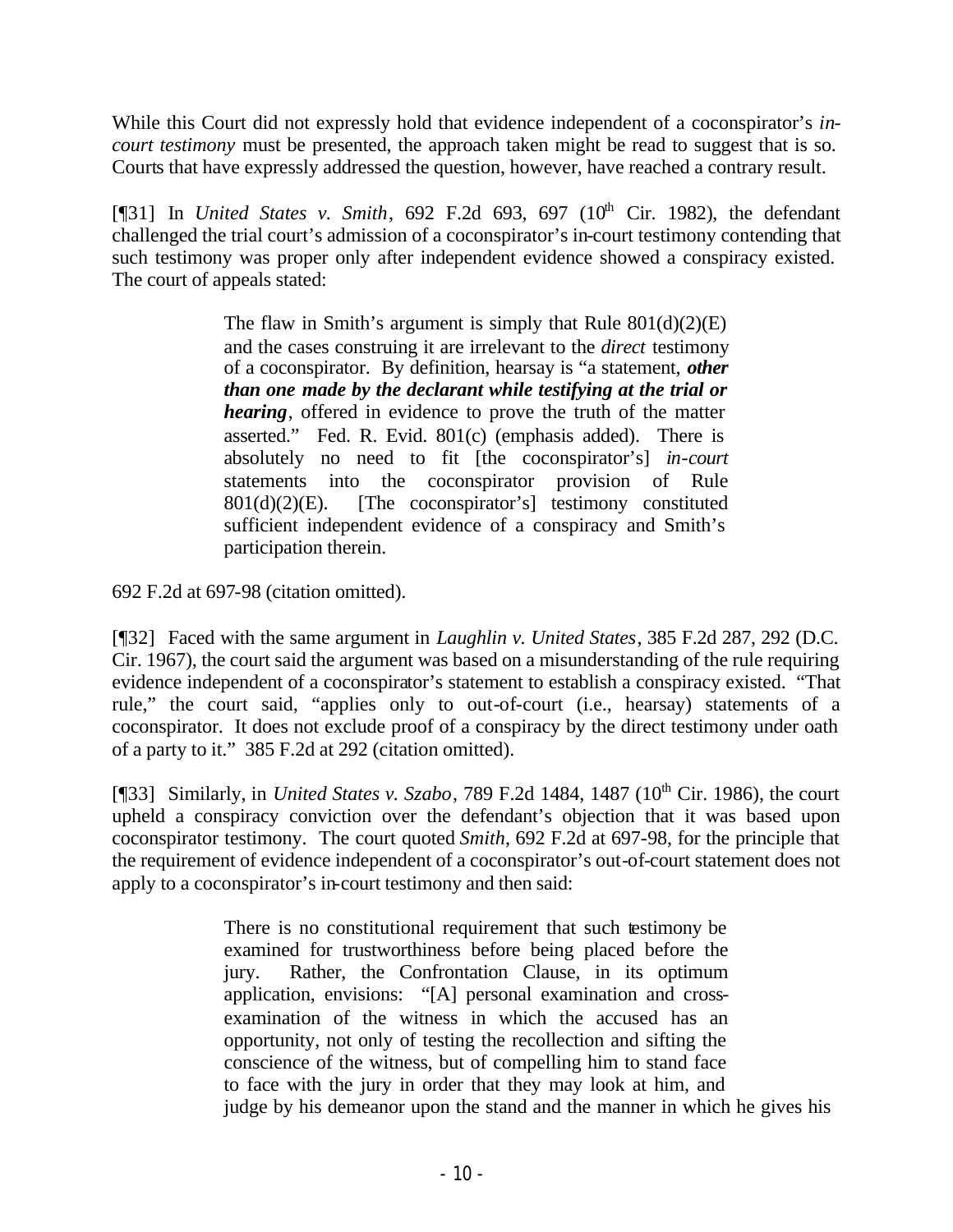testimony whether he is worthy of belief." *Mattox v. United States,* 156 U.S. 237, 242-43, 39 L. Ed. 409, 15 S. Ct. 337  $(1895) \ldots$ 

789 F.2d at 1487.

[¶34] These cases are persuasive. *Jasch*, 563 P.2d 1327, to which the *Grable* Court cited, involved a coconspirator's out-of-court statement. All the other Wyoming cases requiring independent evidence of conspiracy, except *Grable*, likewise involved a coconspirator's outof-court statement where there was no opportunity to cross-examine the declarant or for the jury to assess his reliability. Under those circumstances, evidence independent of the coconspirator's statement corroborating the conspiracy is necessary. For the reasons quoted from *Szabo*, 789 F.2d at 1487, above, the same concerns do not arise when the coconspirator provides direct testimony at trial.

[¶35] We hold that independent evidence corroborating a conspiracy is not necessary when a coconspirator appears at trial and presents direct testimony of the conspiracy and the defendant's involvement therein. A coconspirator's in-court testimony is sufficient independent evidence to support a conspiracy conviction. We overrule *Grable* to the extent it can be read to say such evidence is not sufficient and independent evidence is required even when the coconspirator testifies at trial.

[¶36] Having attempted to clarify Wyoming law on accomplice statements and coconspirator testimony, we turn to the specific question of whether sufficient evidence supported Mr. Vlahos' conviction for conspiracy to commit aggravated robbery. The standard of review for sufficiency of the evidence issues is well established:

> When reviewing a sufficiency of the evidence claim in a criminal case, we must determine whether a rational trier of fact could find the essential elements of the crime were proven beyond a reasonable doubt. We do not consider conflicting evidence presented by the unsuccessful party, and afford every favorable inference which may be reasonably and fairly drawn from the successful party's evidence. We have consistently held that it is the jury's responsibility to resolve conflicts in the evidence. "We will not substitute our judgment for that of the jury, .. . our only duty is to determine whether a quorum of reasonable and rational individuals would, or even could, have come to the same result as the jury actually did." [*Bloomquist v. State*, 914 P.2d 812, 824 (Wyo. 1996)].

*Williams v. State*, 986 P.2d 855, 857 (Wyo. 1999) (some citations omitted); *see also Urbigkit v. State*, 2003 WY 57, ¶44, 67 P.3d 1207, ¶44 (Wyo. 2003).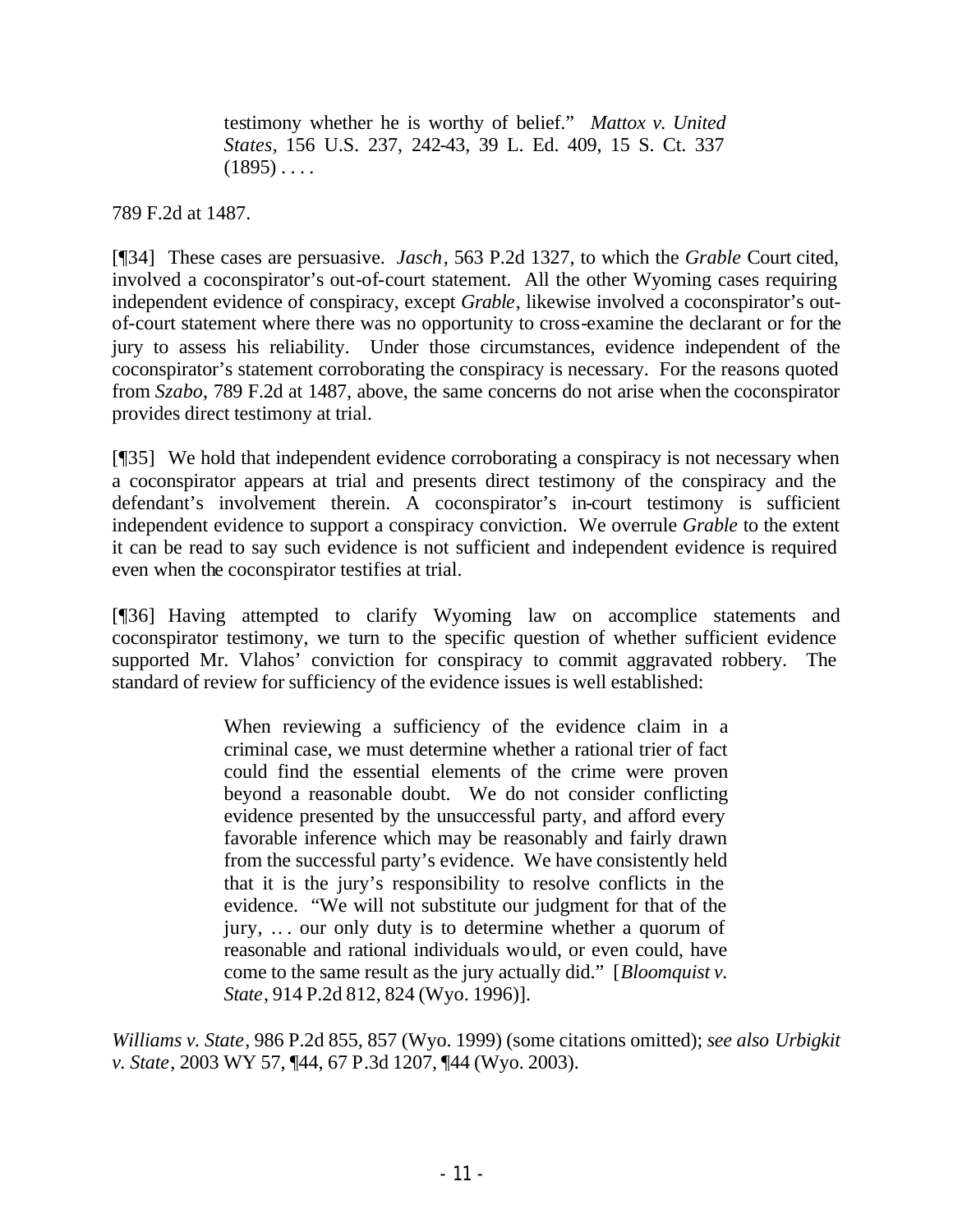[¶37] Mr. Vlahos identifies five witnesses as "accomplices/coconspirators" whose testimony against him, he claims, was insufficient to support the conviction absent independent evidence: Mr. Buckley, Mr. Munoz, Mr. Hoskins, Mr. Walters, and Ms. Ross. All these witnesses appeared and testified at trial and were subjected to defense counsel's cross-examination. Because we concluded that coconspirators' in-court testimony as well as accomplices' statements can support a conviction without independent corroborating evidence, it is not necessary for us to consider whether the five witnesses identified by Mr. Vlahos were accomplices or coconspirators. Even if we assume they properly fell into either category, corroborating evidence of their testimony was not required under Wyoming law.

[¶38] We look first to Mr. Buckley's testimony. He provided direct testimony that he and Mr. Vlahos planned and carried out the bank robbery. He described details of the planning discussions, the robbery itself, and what occurred in its aftermath. The jurors had the opportunity to observe Mr. Buckley, scrutinize his demeanor, and determine for themselves whether he was credible. Apparently, they found his testimony that Mr. Vlahos was involved in planning the robbery credible but were not convinced Mr. Vlahos actually participated in the robbery. Under our rules of law concerning accomplice statements and coconspirator testimony, Mr. Buckley's testimony was sufficient independent of the other evidence presented to support the conviction on the conspiracy charge.

[¶39] Mr. Haskins, Mr. Walters, and Mr. Munoz each testified that Mr. Vlahos was very much involved in planning the robbery. Mr. Walters testified that Mr. Vlahos was the leader of the plan to rob the bank. Mr. Munoz similarly testified that Mr. Vlahos did most of the talking during the planning discussions. The testimony of these three witnesses, considered in light of the other evidence presented, was sufficient to support the conviction.

[¶40] Ms. Ross testified that she overheard discussions between Mr. Vlahos and the others concerning robbing a bank. She further testified that, on the day of the robbery, Mr. Vlahos and Mr. Buckley came to her house with a large amount of money which they distributed among themselves and others. Her testimony describing the clothes they were wearing matched the photographs taken by the bank security camera.

[¶41] We assume the jury duly considered all the testimony and gave it the weight to which it was entitled. *Vargas v. State*, 963 P.2d 984, 991 (Wyo. 1998). Given the substantial evidence from a variety of witnesses of Mr. Vlahos' involvement in an agreement to commit bank robbery, we uphold his conspiracy conviction.

# **C. Failure to Properly Instruct the Jury**

[¶42] Mr. Vlahos claims the trial court failed to properly instruct the jury on Wyoming law concerning accomplice/coconspirator testimony. Specifically, he claims error occurred when the trial court did not instruct the jury that conspiracy cannot be proved by the testimony or statement of a coconspirator alone and accomplice testimony must be viewed with caution and supported by corroborating evidence. Defense counsel offered no such instructions, nor did she object to the trial court's proposed instructions. We, therefore, review the claim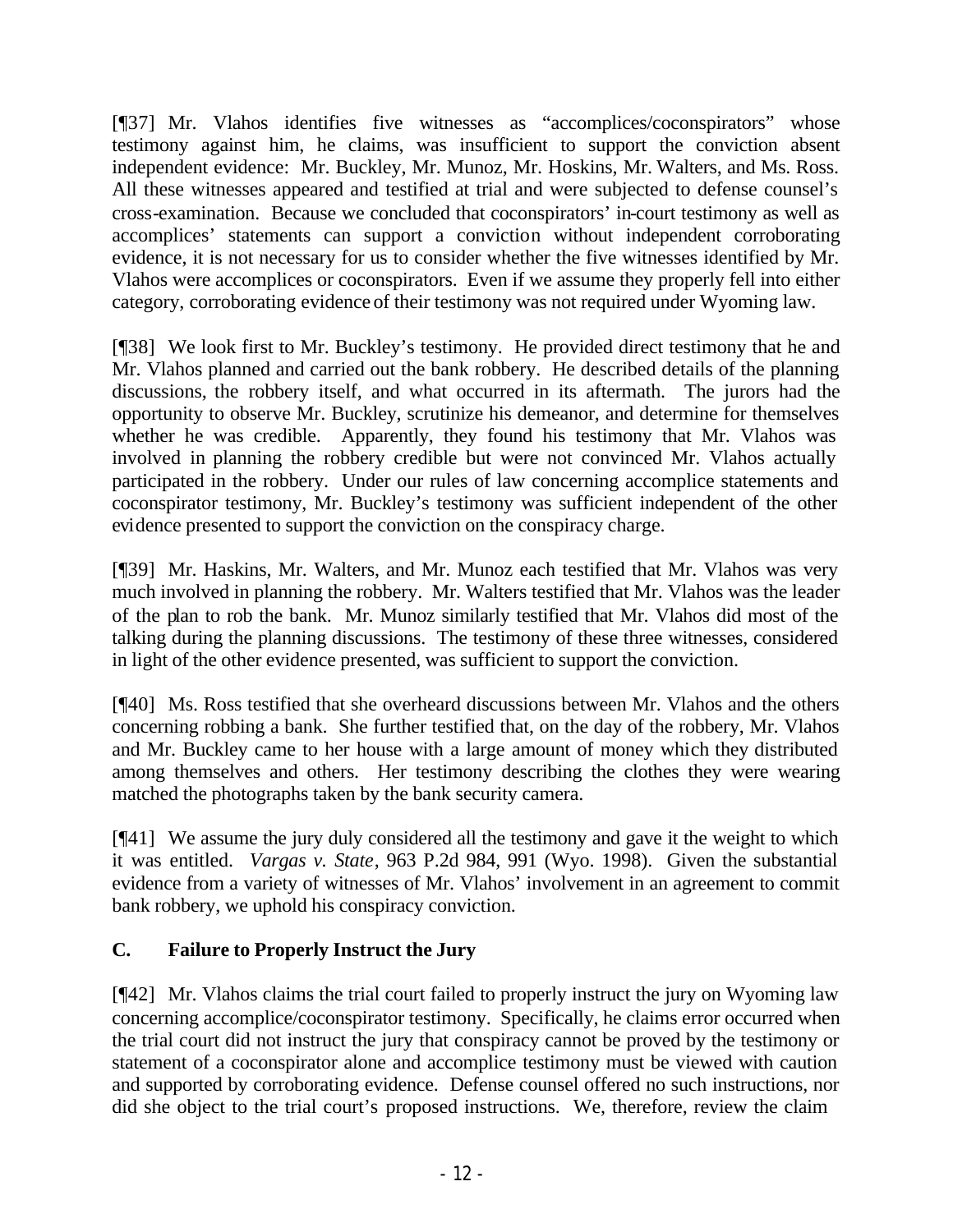under the plain error standard, and Mr. Vlahos must prove that a clear and unequivocal rule of law was violated in a clear and obvious way resulting in denial of a substantial right and material prejudice. *Urbigkit*, 2003 WY 57, ¶41.

[¶43] As discussed in the preceding section of this opinion, the clear and unequivocal rule of law in Wyoming and elsewhere has been that conspiracy cannot be proved by a coconspirator's *out-of-court statement* alone; however, a coconspirator's in-court testimony is sufficient to sustain a conspiracy conviction. Thus, the trial court did not violate a clear and unequivocal rule of law by not instructing the jury to that effect, and Mr. Vlahos has not established plain error occurred in that regard.

[¶44] Without citing any Wyoming cases, Mr. Vlahos argues that plain error occurred when the trial court failed to give an instruction cautioning the jury that accomplice testimony should be viewed with care and should not be the basis for a conviction absent corroborating evidence. As set out above, Wyoming law is clear that a conviction may be had upon an accomplice's uncorroborated testimony. *Ostrowski*, 665 P.2d at 487. Therefore, no plain error occurred when the trial court failed to instruct the jury that corroborating evidence was required.

[¶45] As for whether plain error occurred when the trial court did not give a cautionary instruction concerning accomplice testimony, we said in *Jaramillo v. State*, 517 P.2d 490, 492 (Wyo. 1974) (emphasis added):

> On the general subject of instructions concerning accomplices, we find some guidance in Judge Blume's analysis in *State v. Grider*, 74 Wyo. 88, 284 P.2d 400, 407, 74 Wyo. 111, 288 P.2d 766, when he noted that the court had discussed accomplice instructions in *State v. Callaway*, 72 Wyo. 509, 267 P.2d 970, holding that where the testimony necessary to convict is given by an accomplice without corroboration the trial court must advise and caution the jury as to the danger attendant upon their accepting uncorroborated testimony of an accomplice. *While he pointed out a lack of any pronouncement by this court that a precautionary instruction must be given in all cases where an accomplice testifies, he did observe peripherally that it was doubtless safer for the trial court to give a precautionary instruction.* He may have had in mind a similar statement by Judge Learned Hand, *United States v. Becker*, 2 Cir., 62 F.2d 1007, 1009. The complete principle applicable is, "If no request was made for a cautionary instruction in the trial court, nor objection made to failure to give the instruction, the trial court will not be reversed, unless the circumstances of the case are so unusual that the failure to caution the jury can be regarded as plain error." 2 Wright, Federal Practice and Procedure: Criminal § 490, p. 315 (1969).